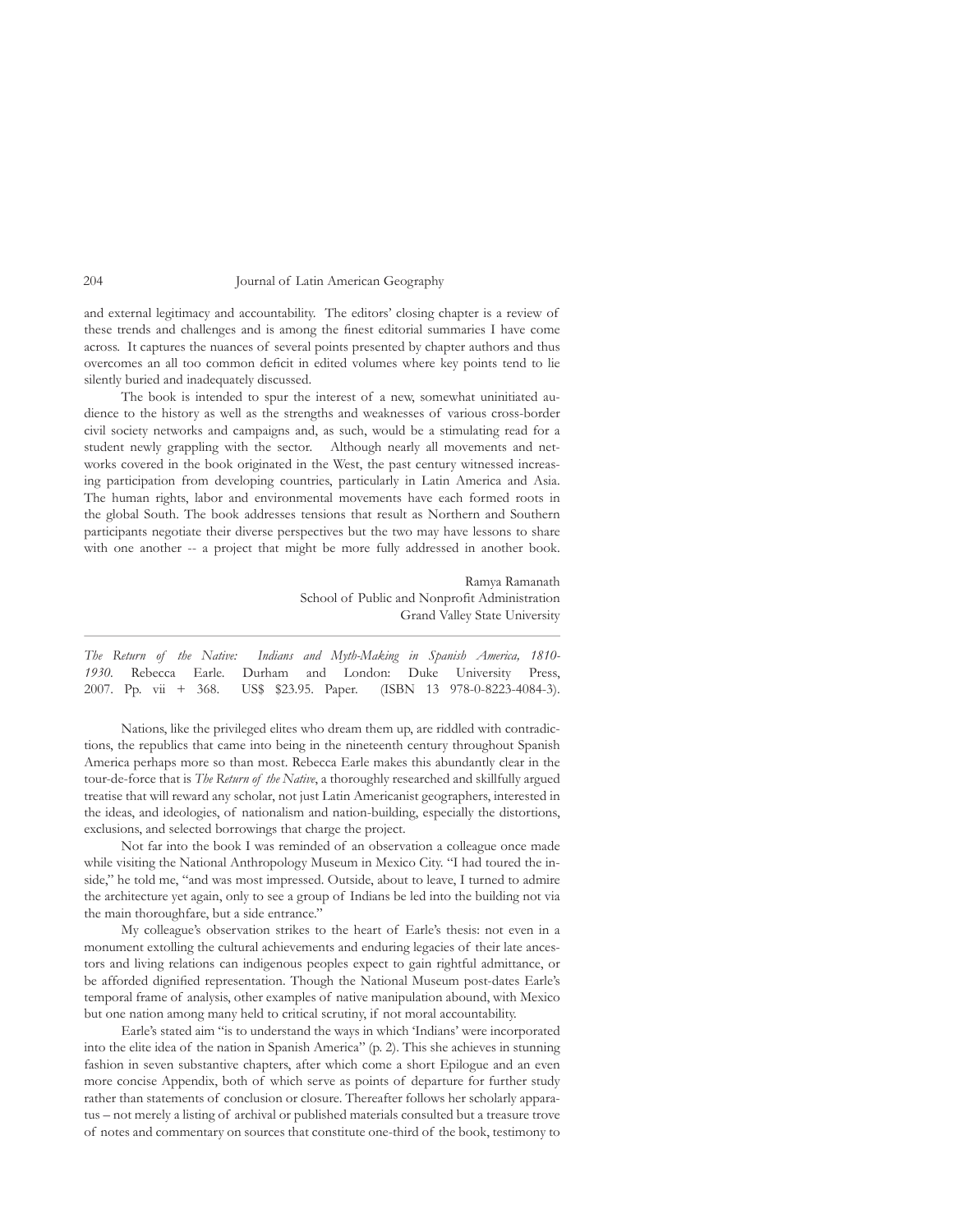## Book Reviews 205

assiduous inquiry and a formidable intellect. What is the fruit of such dogged labors?

In Chapter 1 ("Montezuma's Revenge") and Chapter 2 ("Representing the Nation") Earle shows how creoles (she prefers this term as opposed to the less problematical *criollo*) who led the independence movements in the early nineteenth century aligned themselves metaphorically "with the indigenous heroes of the conquest and pre-conquest eras." This "passionate self-identifcation" on the part of "creole insurgents" struck more than a few observers later on as decidedly odd, not least because, after the wars of independence had been won, "our fathers the Indians" were also emblazoned on state paraphernalia such as coins, medals, fags, and coats of arms. Creole infatuation, however, did not last for long, as indigenous icons "began to disappear from state emblems in the decades after independence." By 1836, for instance, the Venezuelan government decided to replace the bow and arrow on its state shield, 'which today are exclusively the weapons of savage peoples,' with a European sword and lance intended to denote 'the triumph of civilized and cultured peoples over their antitheses. What Earle calls "indianesque nationalism" was, by the end of the nineteenth century, erased and replaced by homage to the true "padres de la patria," whom she discusses in Chapter 3 and who in the case of Mexico (to Francisco Cosmes at any rate) could count among their ranks "none other than the conquistador Hernán Cortés" (p.79). When it came time to celebrate the centenary of independence, elites "no longer linked the creole present to the preconquest past" but rather to a "united colonial and national history under a single umbrella of Hispanism."

In Chapter 4, "Patriotic History and the Pre-Columbian Past," Earle establishes that, in the 1840s, the project of nation-building entailed "sustained scholarly efforts at composing national histories." In the case of politically volatile Central America, Guatemala in particular, these productions were mounted by a revolving cast, depending on the party in power. The liberal president Mariano Gálvez, for instance, "commissioned a history of Central America from the liberal scholar Alejandro Maraure," only to have the project shelved when the conservatives took over; not surprisingly, they "preferred to sponsor their own historians," most notably Manuel Montúfar (p. 105). After the liberals assumed frm control in the 1870s, preferences again changed, this time in favor of the likes of José Milla and Lorenzo Montúfar. The superiority of Spanish civilization, however, was stressed by both sides, even if it "had not always been of beneft to indigenous peoples themselves"; Antonio Batres Jáuregui actually acknowledged in a work published in Guatemala in 1894 that "the quality of life of life enjoyed by the Maya had declined markedly since the conquest." Earle documents that, throughout Spanish America, "after ceding to this more advanced civilization, indigenous peoples stepped out of history into the realm of folklore" (p. 131).

If Chapter 4 examines "the way in which national elites imagined the pre-conquest era as part of national history," Chapter 5 ("Archaeology , Museums, and Heritage") looks at "the place of material culture in these imaginings" (p. 134). Though appreciation of "those venerable and mysterious ruins" was incorporated into nationalist rhetoric, those responsible for its creation emphasized "not the continuities linking the pre-conquest past with the contemporary indigenous population but rather the discontinuities separating one from the other." The diffculty, if not impossibility, of making native peoples part of the nation is the subject of Chapter 6, "Citizenship and Civilization: The 'Indian Problem'", in which Earle asserts that "pre-conquest Indians were good to build nations with, but contemporary Indians were not" (p. 183). That didn't stop them from being exploited, however, and having their land and their labor be the bedrock of what Severo Martínez Peláez so memorably called "la patria del criollo." He coined the term in relation to Guatemala, but the designation has application elsewhere. Argentina chose not to